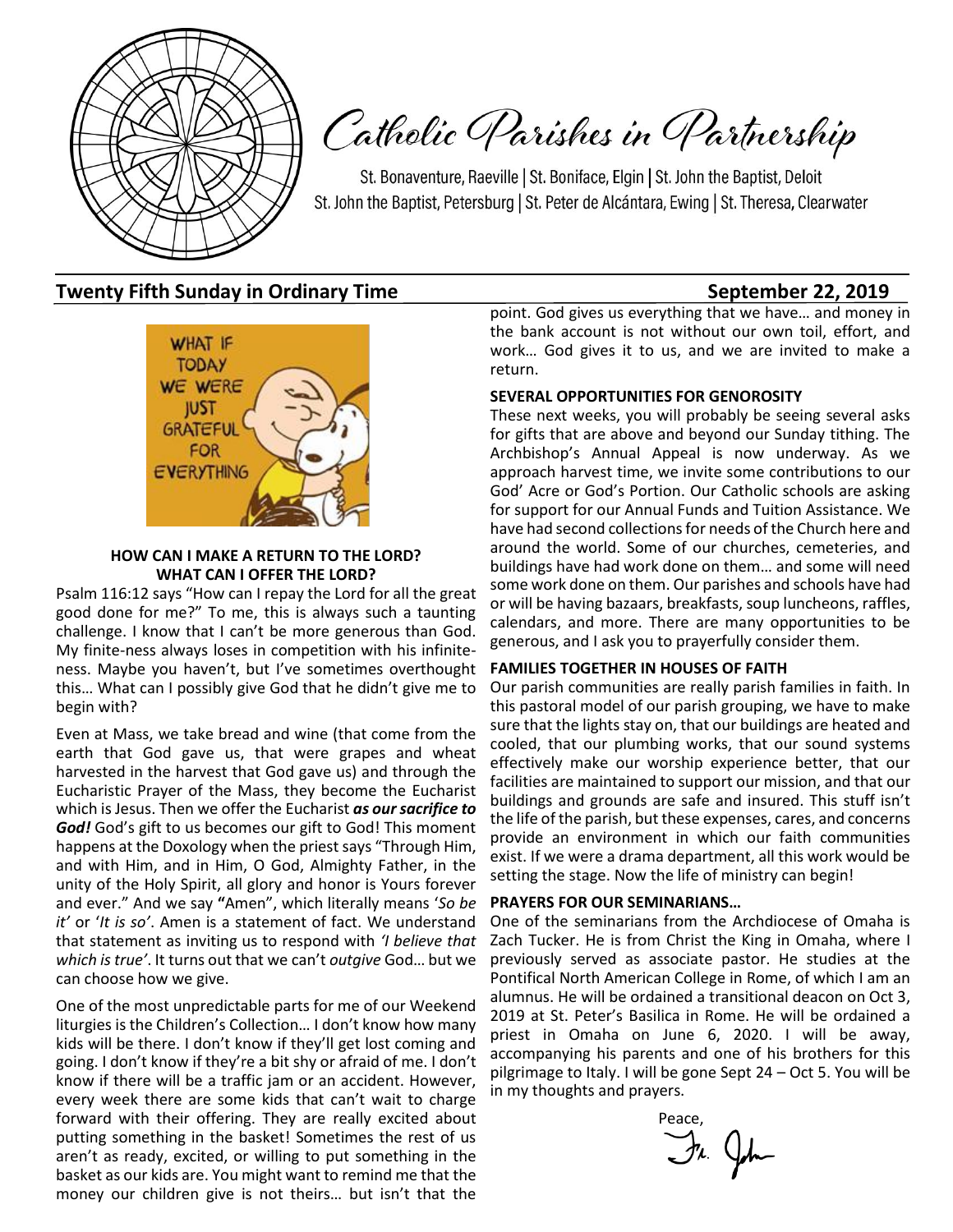| <b>Weekend Mass Schedule</b>                                                                                                                                                                               |                   |
|------------------------------------------------------------------------------------------------------------------------------------------------------------------------------------------------------------|-------------------|
| Saturday: 5:30 pm<br>St. Peter de Alcantra, Ewing<br>Saturday: 7:00 pm                                                                                                                                     | <b>COMB</b>       |
| St. John the Baptist, Petersburg                                                                                                                                                                           | <b>All parisl</b> |
| Sunday: 8:00 am<br>St. Bonaventure, Raeville<br><b>Sunday: 10:00 am</b><br>St. Boniface, Elgin<br>St. Theresa of Avila, Clearwater<br>St. John the Baptist, Deloit<br>Sunday: 10:00 am<br>Sunday: 11:30 am | If par<br>Ea      |
|                                                                                                                                                                                                            | <b>Catholic</b>   |

#### **RELIGIOUS**

֞

| Fr. John Norman, Pastor PO Box 37- Ewing, NE                   |                       | 402-626-7605                  |
|----------------------------------------------------------------|-----------------------|-------------------------------|
|                                                                |                       | Email: jmnorman@archomaha.org |
| Fr. Kevin Vogel, Assoc. Pastor PO Box B- Elgin                 |                       | 402-843-2345                  |
|                                                                |                       | Email: kwvogel@archomaha.org  |
| Deacon Dennis Wiehn                                            |                       | 402-843-0182                  |
| Deacon John Starman                                            |                       | 402-386-5570                  |
| Deacon William Camp (retired)                                  |                       | 402-843-5464                  |
| Sister Patricia Hoffman PO Box 219                             |                       | 402-843-5461                  |
| <b>Emergencies Needing a Priest: call office numbers and</b>   |                       |                               |
| system will re-direct your call.                               |                       |                               |
| <b>Elgin Office</b> (office entrance is east side of rectory)  |                       |                               |
| Mailing Address: PO Box B, Elgin NE 68636                      |                       |                               |
| Parish Office Phone                                            |                       | 402-843-2345                  |
| Fax                                                            |                       | 402-843-2253                  |
| St. Boniface Gym Phone                                         |                       | 402-843-2249                  |
| Website:                                                       | www.stbonparishes.com |                               |
| Monday                                                         |                       | 1pm-4pm                       |
| Tuesday-Thursday (Closed 12-1 pm)                              |                       | 9am-4pm                       |
| Friday                                                         |                       | 9am-12pm                      |
| Michele Reicks                                                 |                       | mreicks@stbonparishes.com     |
| Linda Moser                                                    |                       | Imoser@stbonparishes.com      |
| Petersburg Office (office entrance is north entr. Werner Hall) |                       |                               |
| Mailing Address: PO Box 608, Petersburg NE 68652               |                       |                               |
| Parish Office Phone                                            |                       | 402-386-5580                  |
| Hours: Wednesday                                               |                       | 10:00 am-3:00pm               |
| Jaci Hoefer                                                    |                       | jhoefer@archomaha.org         |
| <b>Ewing Office</b> (office entrance is front door of Rectory) |                       |                               |
| Mailing Address: PO Box 37, Ewing, NE 68735                    |                       |                               |
| Helen Larson) 402-626-7605                                     |                       |                               |
| Hours: Monday and Thursday                                     |                       | $9:00$ am - Noon              |
|                                                                |                       |                               |

#### **RECONCILIATION SCHEDULE** *(watch events page for changes)*

Wednesday: 5-5:30pm- Elgin Saturday: 4:45-5:15 pm- Ewing Saturday: 6:15- 6:45 pm- Petersburg Sunday: 7:30-7:50 am- Raeville **Reconciliation will be offered** before and after each Mass, as available, and other times as shown here in the bulletin.

#### **ADORATION SCHEDULE**

**St. Peter's:** Thursday- 9- Noon First Saturday- 6:00 pm-Midnight **Elgin:** Day before First Friday , Each Month **St. John's-Deloit**- Devotions on Mondays at 7:00 pm

#### **SCHEDULE MASS INTENTIONS**

**St. Boniface/St. Boniface Parish:** Linda Moser 402-843-2345 **St. John's Parish- Petersburg:** Kelly Starman 402-386-5570 or email [kelly\\_starman@yahoo.com.](mailto:kelly_starman@yahoo.com)

**St. Peter, St. John Deloit, St. Theresa's:** Helen Larson 402- 626-7605

### **BULLETIN DEADLINE: TUESDAY NOON**

**Send t[o lmoser@stbonparishes.com](mailto:lmoser@stbonparishes.com) (AND) [mreicks@stbonparishes.com](mailto:mreicks@stbonparishes.com) COMBINED Monthly Calendar: 3rd TUES / Mo.** 

**All parishes have one website:** <https://stbonparishes.com/> rishes want event flyers, calendars, minutes etc. please email [mreicks@stbonparishes.com.](mailto:mreicks@stbonparishes.com) *Each parish maintains their own Facebook Page*

#### **Catholic Schools**

| St. Boniface School (K-6) / Pope John Central (7-12)       |                |  |  |  |
|------------------------------------------------------------|----------------|--|--|--|
| Betty Getzfred, Principal                                  | 402-843-5325   |  |  |  |
| Website: www.picrusaders.org                               |                |  |  |  |
| St. Michael School- Albion (Preschool-8)                   |                |  |  |  |
| Lisa Schumacher, Principal Website: www.stmichael esu7.org |                |  |  |  |
| <b>Elgin Religious Education</b>                           |                |  |  |  |
| <b>Family Formation (Gr. K-6)</b>                          |                |  |  |  |
| Cheryl Veik, Coordinator                                   | 402-843-8023   |  |  |  |
| Elgin Sunday Youth Group (Gr. 7-12)                        |                |  |  |  |
| Louise Schindler, Sunday Youth Group                       | 402-843-5375   |  |  |  |
| <b>Petersburg Religious Education (in Albion)</b>          |                |  |  |  |
| Lisa Wagner, Director (to register)                        | 308-750-0423   |  |  |  |
| (Gr. K-8) Wednesday during School Year                     | $6:00-7:00$ pm |  |  |  |
| (Gr. 9-12) Wednesday during School Year                    | 7:15-8:15 pm   |  |  |  |

#### **St. Peter, St. Theresa, St. John Deloit Religious Ed Classes**

**Elementary:** Wed. 3:45-5pm at St. Theresa's Hall in Clearwater, Wed. 4-5:00 pm at St. Dominic's Hall, and Wed. 3:45- 5:15pm at the Orchard Methodist Church. (Contact: Angela Tagel 308-367-7249) **Jr. Hi/HS** Wed. 7-8:15 pm at St. Theresa's Hall, Clearwater. (Contact: Sandy Moser 402-851-0116), or Wed. 7-8:30pm at St. Dominic's Hall, Ewing. (Contact: Ann Kurpgeweit 402-336-7749)

#### **PRAYER LINE REQUESTS**

**St. Boniface:** Call Betty Mackel 402-843-2394 or Mary Jane Boes 402-843-2379

**St. Bonaventure**: Call Mary Ann Fangman 402-386-5350 or Mary Ann Starman 402-386-5538

**St. John-Petersburg:** Call Kathy Koch 402-386-5481

or Kelly Starman 402-386-5570

**St. Peter-Ewing:** Lavonne Sisson 402-626-7755

**St. Theresa-Clearwater:** Teresa Kester, 402-750-0262

**St. John the Baptist-Deloit:** Jeannie Knievel 402-929-0847

#### **RENTAL REQUESTS**

**St. Bonaventure, Raeville Rectory or Hall:** Call Mary Ann Fangman 402-386-5350.

**St. John's Rectory, Petersburg:** Call Mary Lu Larson 402-843- 8420 or Jacque Luettel 402-843-8974.

**St. John's Werner Hall, Petersburg events** all need to be scheduled through Jaci Hoefer – including all funerals, events, receptions, and showers by calling 402-386-5580 or email [jhoefer@archomaha.org.](mailto:jhoefer@archomaha.org)

**St. John's Rural Clearwater**: Sue Mlnarik 402-485-2428

**St. Theresa's Clearwater:** Koryn Koinzan 402-929-0520

**St. Peter's Ewing (St. Dominic's) Hall:** Helen Larson 402- 626-7605

**Knights of Columbus Hall, (Elgin):** Dave Hoefer 402-843- 8921.

# **Together, We Make Disciples**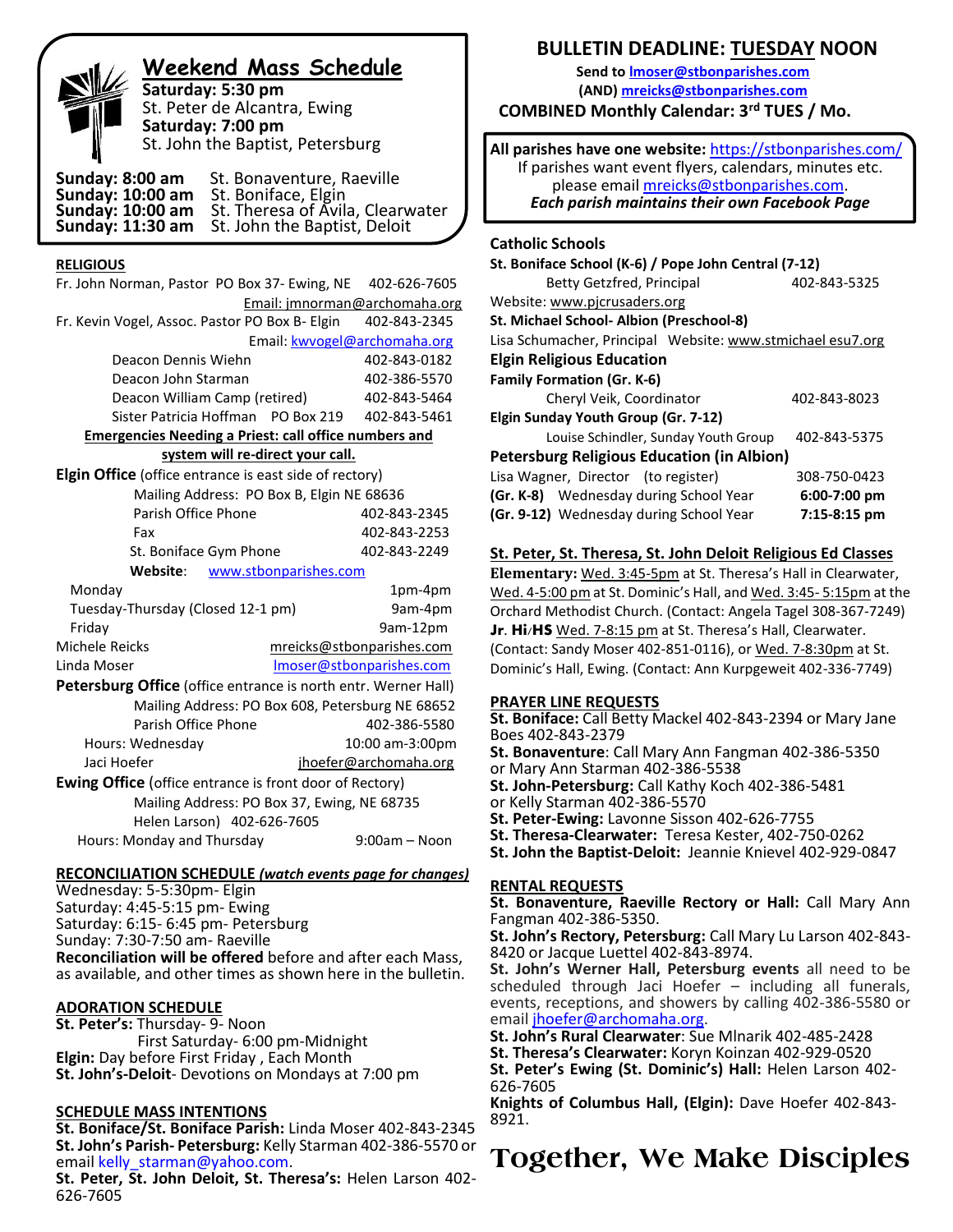# **This Week in Our Parishes……….**

|                      | Date                      | Time         | Events                                                              |
|----------------------|---------------------------|--------------|---------------------------------------------------------------------|
| <u>Day</u><br>Sunday | September 22 11-12:30 pm  |              | Elgin Sunday Youth Group (Mass at 10:00 am)                         |
| Sunday               | September 22              | After Mass   | St. John's Deloit Picnic in Parish Hall                             |
| Monday               | September 23              | ------------ | St. Boniface No School (Teacher's Workshop)                         |
| Tuesday              | September 24 Noon         |              | <b>Bulletin Deadline</b>                                            |
| Tuesday              | September 24              | ------------ | SB/PJ School Board Meetings                                         |
| Wednesday            | September 25 10:00 am     |              | St. Peter's Bible Study at St. Dominic's Hall                       |
| Wednesday            | September 25 5-5:30 pm    |              | Confessions at St. Boniface Church                                  |
| Wednesday            | September 25 3:45-5:15pm  |              | Elementary Religious CCD at St. Theresa's Hall, Clearwater          |
| Wednesday            | September 25 4-5:00 pm    |              | Elementary Religious Ed. at St. Dominic's Hall, Ewing               |
| Wednesday            | September 25              | 4-5:15 pm    | Orchard CCD at Orchard Methodist Church                             |
| Wednesday            | September 25 7-8:15 pm    |              | Jr High/High School Religious Ed at St. Theresa's Hall, Clearwater  |
| Wednesday            | September 25 7-8:30 pm    |              | Jr High/High School Religious Ed at St. Dominic's Hall, Ewing       |
| Thursday             | September 26              | 7:00 pm      | Evangelization Meeting in Convent Meeting Room                      |
| Fri-Sun              | Sept 27-29                |              | Men's CEC in Norfolk                                                |
| Saturday             | September 28              | ------------ | Volleyball Tournament at St. Boniface Gym                           |
| Sunday               | September 29 ------------ |              | Pennies from Heaven Containers at Elgin & Raeville Church Entrances |
| Sunday               | September 29 7:00 pm      |              | Pope John Homecoming Coronation and Festivities at St. Boniface Gym |

#### **Financial Stewardship- September 15 St. John's – Petersburg:** Adult: \$815.00 Loose: \$61.00 Child: \$2.00

**St. John's Petersburg has a true need for ushers** on Holy Days and Saturday evening Mass. Please consider giving of your time and talents. If you are interested in becoming an usher, please leave a message or call Jaci 402-386-5580 archomaha.org.



**St. John's (Petersburg) Cemetery Mowing** will be Tuesday, October 1st - 6:00pm with Last Names A-R (rain date October 3rd). Parishioners are encouraged to mow/trim at your convenience if the time is not compatible with your schedule.

# **To be a volunteer, it takes...**



**Generosity**, a willingness to give your time to others. **Understanding of others**, because

our lives are all different and not the same as our own.

**Empathy**, an ability to put yourself in someone else's shoes and feel what they must feel. **Compassion**, to truly care about making our lives better.

**Patience**, because the process doesn't always go as smoothly as it might.

**Dedication**, to stick with the project and see it through.

You've shown these qualities and so much more, so thank you for all that you do to help our Parishes and being so generous with your time.

# **St. John's Petersburg The Construction Construction St. Bonaventure Raeville**

### **Financial Stewardship- September 15 St. Bonaventure- Raeville**

| Sunday Collection (20 Env.)            | \$1293.00   |
|----------------------------------------|-------------|
| <b>Children's Collection</b>           | \$9.00      |
| Missionary                             | \$673.00    |
| Sunday Collection as of Fiscal Week 11 |             |
| <b>Budgeted Total</b>                  | \$11,000.00 |
| <b>Actual Total</b>                    | \$11,464.00 |
| Amount Ahead                           | \$464.00    |



**A very sincere "Thank You" to the anonymous donors and those involved in the St. Bonaventure Parish Kneeler Project.** They are now complete and a very nice project to have finished. All knees in the future will be

thankful. We appreciate those who worked to un-install haul and re-install them.



#### **St. Bonaventure will hold it's general RECTORY cleaning** on Thursday, October 3rd (all day);

Friday, Oct 4th (all day); and Saturday, Oct. 5th (morning only). Please come

when convenient with rags, buckets, and ladders. Thank you.



### **Sacrament of Confirmation Sunday, October 27 at 10:00am Mass at St. Bonaventure Church**

Each today, well-lived, makes yesterday a dream of happiness and each tomorrow a vision of hope. Look, therefore, to this one day,  $\operatorname{\mathsf{for}}$  it and it alone is life."  $-$ Sanskrit poem-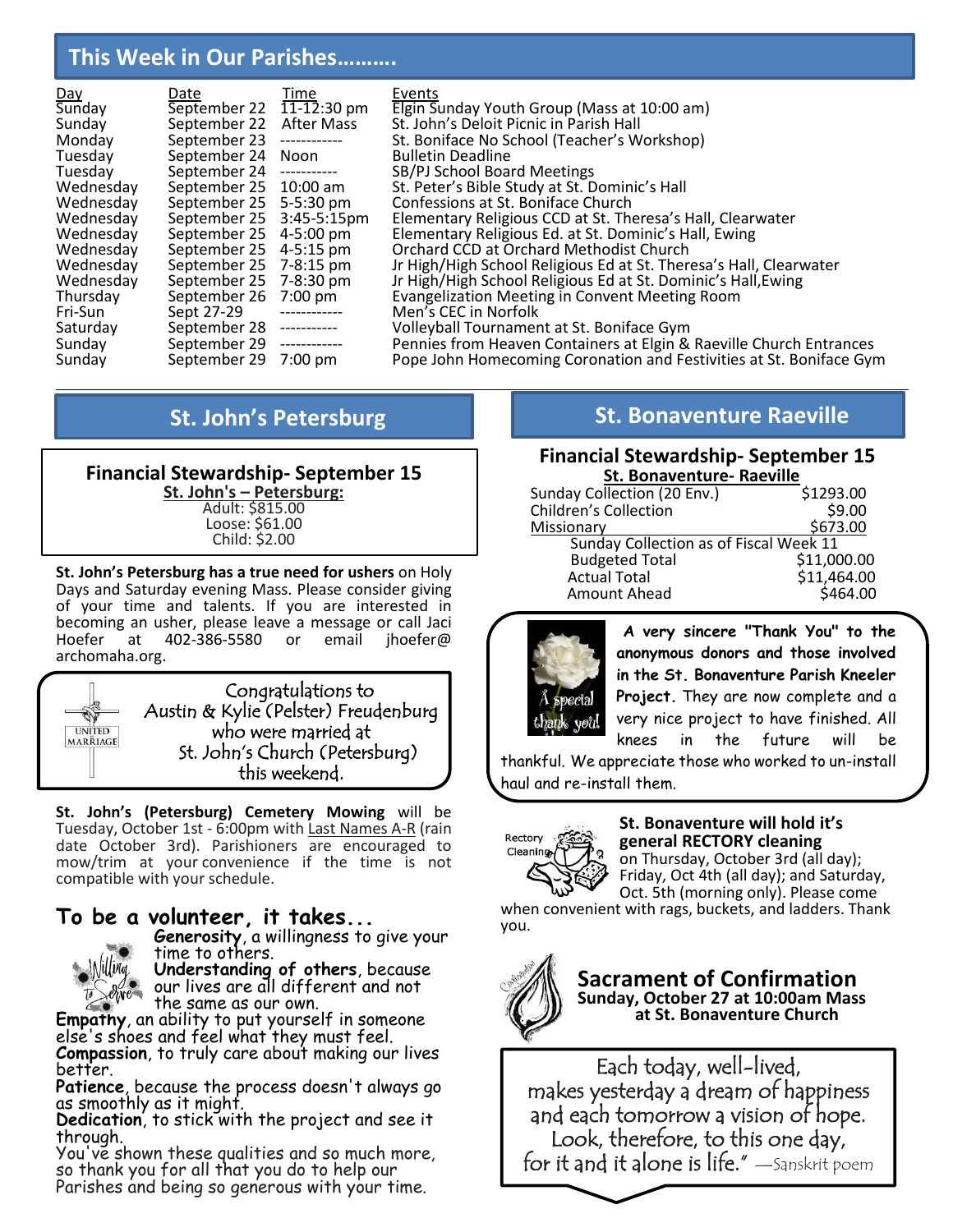# **Mass Intentions For the Week…….**

| Location       | Day       | Date     | Time              | Cele. | Intentions                            |                                                |
|----------------|-----------|----------|-------------------|-------|---------------------------------------|------------------------------------------------|
| (SBE) Elgin    | Monday    | Sept. 23 |                   |       | No Service                            |                                                |
| (SJD) Deloit   | Monday    | Sept. 23 |                   |       | No Mass                               |                                                |
| (SPE)Ewing     | Tuesday   | Sept. 24 |                   |       | No Mass                               |                                                |
| (SBR) Raeville | Tuesday   | Sept. 24 | $8:30$ am         |       | +Lawrence, Mary, Randy & Ryan Stuhr   |                                                |
| (SBE) Elgin    | Tuesday   | Sept. 24 | $11:50$ am        |       | Liv. & Dec. PJ Alumni                 | by PJ 12 <sup>th</sup> Grade; Cele: Fr. Nields |
| (SBE) Elgin    | Wednesday | Sept. 25 | $8:15$ am         |       | +Fr. Marvin Boes                      | by SB 2 <sup>nd</sup> /5 <sup>th</sup> Grade   |
| (STC) Clearw.  | Wednesday | Sept. 25 | ------------      |       | No Mass                               |                                                |
| (SJP) Peters.  | Wednesday | Sept. 25 | $10:30$ am        |       | +Bernard Kuhlman                      |                                                |
| (SBE)Elgin     | Thursday  | Sept. 26 | $7:20$ am         |       | +Jim, Mary Jo & Hank Schueths         |                                                |
| (SPE)Ewing     | Thursday  | Sept. 26 | $8:30$ am         |       | +Dec. Mem. of the Leo Spittler Family |                                                |
| (SBE) Elgin    | Friday    | Sept. 27 | $7:20$ am         |       | +August & Helen Kerkman               |                                                |
| (SJD) Deloit   | Friday    | Sept. 27 | $8:30$ am         |       | +William Edwards                      |                                                |
| (SPE) Ewing    | Saturday  | Sept. 28 | 5:30 pm           | GO    | +Jerry Rotherham                      | [GO = Fr. Gary Ostrander]                      |
| (SJP) Peters.  | Saturday  | Sept. 28 | $7:00 \text{ pm}$ | KV.   | +Bud Ketteler                         |                                                |
| (SBR) Raeville | Sunday    | Sept. 29 | $8:00$ am         | KV    | Living Members of Our Parishes        |                                                |
| (SBE) Elgin    | Sunday    | Sept. 29 | $10:00$ am        | KV.   | +Dodi Mack                            |                                                |
| (STC) Clearw.  | Sunday    | Sept. 29 | $10:00$ am        | GO.   | +Buss Preusser                        |                                                |
| (SJD) Deloit   | Sunday    | Sept. 29 | $11:30$ am        | GO.   | +Cletus & Jean Muff                   |                                                |
|                |           |          |                   |       |                                       |                                                |

Abbreviations: SPE – St. Peter de Alcantara in Ewing SJP – St. John the Baptist in Petersburg

SBE – St. Boniface in Elgin  $S_{\text{S}}$  is strongly strictly strictly strictly strictly strictly strictly strictly strictly strictly strictly strictly strictly strictly strictly strictly strictly strictly strictly strictly SJD – St. John the Baptist Church of Deloit SBR – St. Bonaventure in Raeville

| Liturgical Schedule for September 28-29, 2019                                            |                                             |                                                                              |                                                                                                                |                              |                       |                       |                                                                                                  |
|------------------------------------------------------------------------------------------|---------------------------------------------|------------------------------------------------------------------------------|----------------------------------------------------------------------------------------------------------------|------------------------------|-----------------------|-----------------------|--------------------------------------------------------------------------------------------------|
| Weekend                                                                                  | <b>Servers</b>                              | <b>Ushers</b>                                                                | Greeters-Elgin<br><b>Rosary Ldrs-</b><br>Raeville<br><b>Money Counters-</b><br>Petersb.                        | <b>Gift Bearers</b>          | <b>Lectors</b>        | <b>Music</b>          | <b>E.M.H.C.</b><br>* to the sick<br>(Elgin)                                                      |
| <b>Saturday</b><br><b>SEPTEMBER 28</b><br>$5:30$ pm<br>St. Peter's<br><b>EWING</b>       | <b>Wyatt Napier</b><br>Keenan<br>McAllister | <b>Todd Bollwitt</b><br>Aaron Hoke                                           |                                                                                                                | Denis & Jody<br>Bergstrom    | Karen Funk            | Follow<br>Schedule    | Carol Rotherham                                                                                  |
| Saturday<br><b>SEPTEMBER 28</b><br>$7:00$ pm<br>St. John's<br><b>PETERSBURG</b>          | Matthew<br>Starman<br><b>Caden Stokes</b>   | <b>Wally Scholl</b><br>& 1 Volunteer                                         | Money Counters:<br>Carol Luettel<br><b>Helen Preusser</b>                                                      |                              | Alan Temme            | Jan, Jeff &<br>Rod    | Jeanne Temme,<br>Jordan Temme<br>Homebound:<br>Kelly Starman                                     |
| Sunday<br><b>SEPTEMBER 29</b><br>8:00a.m.<br><b>St. Bonaventure</b><br><b>RAEVILLE</b>   | Harlie Bode<br>Kaiden Bode                  | Mark<br>Grundmayer<br>Jerry Schrage                                          | Rosary Leaders:<br>Ken & Joan Stuhr                                                                            | Ken & Joan<br>Stuhr          | <b>Brian Stuhr</b>    | Joyce<br>Reestman     | Jake Grundmayer                                                                                  |
| Sunday<br><b>SEPTEMBER 29</b><br>$10:00$ am<br><b>St. Boniface</b><br><b>ELGIN</b>       | Eliza Borer<br>Linus Borer                  | Randy Mitchell<br>Craig Niewohner<br>Joe<br>Oberbrockling<br><b>Fd Parks</b> | Greeters:<br>Gene Heithoff-W<br>Betty Mackel-M<br>Jodine Meis-S<br>Rosary Leaders:<br>Leroy & Linda<br>Kerkman | Joe & Lori<br><b>Beckman</b> | <b>Betty Kallhoff</b> | Mark &<br>Julie Dwyer | Precious Blood-<br>Pastor, Deacon,<br>*Larry & *Julie Borer,<br>*Brynn Dilly,<br>*Jasmine Dozler |
| <b>SUNDAY</b><br><b>SEPTEMBER 29</b><br>$10:00$ am<br>St. Theresa's<br><b>CLEARWATER</b> | Aislynn Kester<br>Calissa Kester            | Kevin Filsinger<br><b>Francis Hanzlik</b>                                    |                                                                                                                | John & Teena<br>Moser        | <b>Tim Kester</b>     | Follow<br>Schedule    | Marlene Thiessen                                                                                 |
| Sunday<br><b>SEPTEMBER 29</b><br>$11:30$ am<br>St. John's<br><b>DELOIT</b>               | Noah Schmidt<br>Alec Schindler              | Jake Schindler<br><b>Tom Minarik</b>                                         |                                                                                                                | Terry & Phyllis<br>Harpster  | Cathy Palmer          | Follow<br>Schedule    | Jeanne Knievel                                                                                   |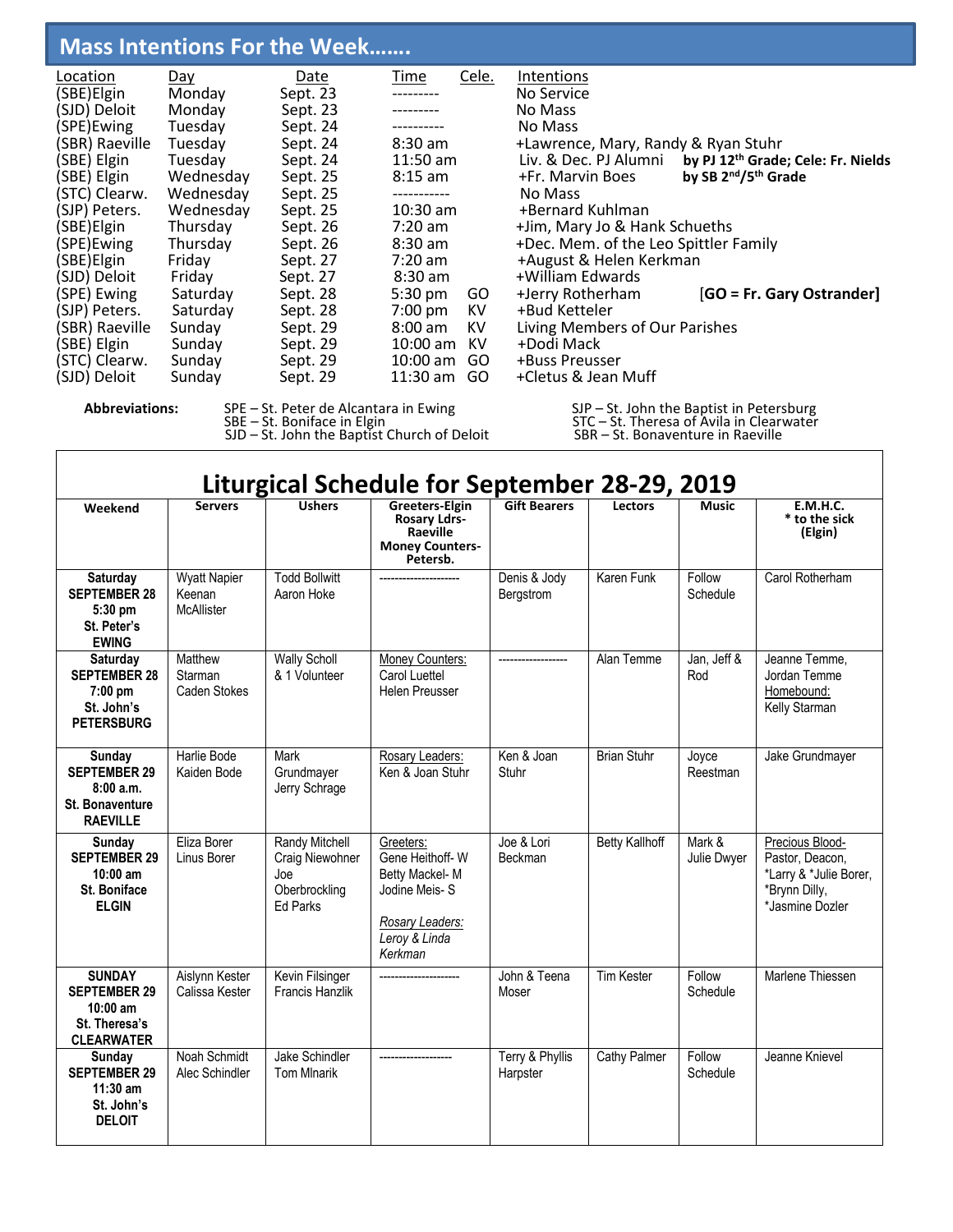## **St. Boniface Elgin**

### **Financial Stewardship- September 15 St. Boniface- Elgin**

| Sunday Collection (68 Env.)            | \$8,504.23  |
|----------------------------------------|-------------|
| <b>Children's Collection:</b>          | \$10.50     |
| Missionary                             | \$621.00    |
| Holy Day                               | \$25.00     |
| P.I.E. (Partners in Education)         | \$1,150.00  |
| Insurance                              | \$400.00    |
| Sunday Collection as of Fiscal Week 11 |             |
| <b>Budgeted Total</b>                  | \$48,529.47 |
| <b>Actual Total</b>                    | \$52,019.45 |
| Amount Ahead                           | \$3,489.98  |

### **Bazaar Solicitiation:**



**If you are in Circle 6,** Angie Selting is your lake bazaar solicitor. Please call her on her cell Note! phone, 843-0144 as her landline has been disconnected.

**If you are in Circle 1**, Connie Seier is your bazaar solicitor. Please call her on her landline, 843-5969. **All other Circles--**please call your solicitor listed on the letter you received in the mail early in September, with what you can offer for our Thanksgiving Bazaar. Thank you! **Deadline is October 4.** *Please mail any checks to* 

*your solicitor and NOT the Parish Office. Thanks!*



**Come join us and start a love affair with the Father!** 



**The St. Boniface-St. Bonaventure Vocation Committee invites everyone from our sister parishes to join us** in a Holy Hour of your choice on the day before First Friday each month. *Adoration begins after Mass on that Thursday morning and ends prior to the celebration of the Holy Eucharist during First Friday Mass in Elgin.* For more information or to sign up please contact Karen Eischeid at 402-843-5987 or Cheryl Veik at 402-843-8023.

*Deadline for Eucharistic Adoration signup for an hour or a change in your current hour is September 30th .*



**St. Boniface Quilters** are quilting on Monday and Wednesday afternoons from 1-5pm in the St. Boniface Convent. **New quilters are**  QUILTING GROUP always welcome!

#### **Happy Birthday Deacon Dennis Wiehn Saturday, September 28th**



*The Archbishop's Annual Appeal is beginning.* Every registered household should receive a mailing with the information about this appeal and its impact upon our parishes and the greater Church within the Archdiocese of Omaha. Each parish and all parishioners are asked to support this appeal by prayers and financial gifts. Next week we will outline our goals for our parishes.



 *Are you adjusting to a life without a loved one who has passed?*

### *"Grieving with Great Hope"* **7:00-8:30 pm at St. Boniface Convent Thursdays, October 3rd-Oct 24th with a concluding Mass on All Souls Day**

This is a modern DVD series/workshop/support group for adults who have experienced the death of a spouse, child, parent, sibling, grandchild, friend or miscarriage.

*Come as you are, you will find a safe place!* For information or to register contact Karen Eischeid 402-843-5987 or Cheryl Veik 402-843-8023.

> In The Darkness Of Our Sorrow Christ Is Our Light

**St. Boniface, St. Bonaventure: Please Remember In Your Prayers:** Jolene Lichty, Diane Flenniken, Larry Braband, Roger & Jan Sorenson, Kathy Jamieson, Terry Dinslage, Cheri (Schindler) Cavanagh, Laurie Horn, Dave Shrader, Bob Redler, Garrett Scholz, Alfreda Pelster, Neil Childers, Eve Kallhoff, Sally Beckman, Betty Vaisvilas, Marie Cheatum, Leonard Beckman, Shirley Henkenius, Charlotte Hoefer, Joe Buelt, Helen Borer, Karlene Moser, Shelby Iburg, Loretta Zegers, Cliff Burger, Margaret Dozler, Ruth Kerkman, Brittany Waldrop, Brenda Papstein, Mary Jane Henn. [Please let us know if name can be removed.



 **We welcome Thomas Ervin Borer Son of Jeremy & Lauren Borer who was baptized this weekend at St. Boniface Church**

-------------------------------------------------  **We welcome Emory Anne Stamp Daughter of Austin & Mara Stamp who was baptized this weekend at St. Boniface Church**

**St. Boniface Altar Society Circle Worklist** (households are asked to assist one another in these duties) **Church Cleaning:** Circle 2 (October 17) **Kookie Klatch:** Circle 2 (Oct. 19) at 2pm at The Willows **Next Funeral:** Circle 3 **Next Charity:** Circle 2 Landscape Care Circle 3- October 27 Confirmation Meal **Next Meeting:** Monday, October 21, 2019 at 7pm.



 Congratulations to Shane & Samantha (Herley) Vanis who were married at St. Boniface Church this weekend.